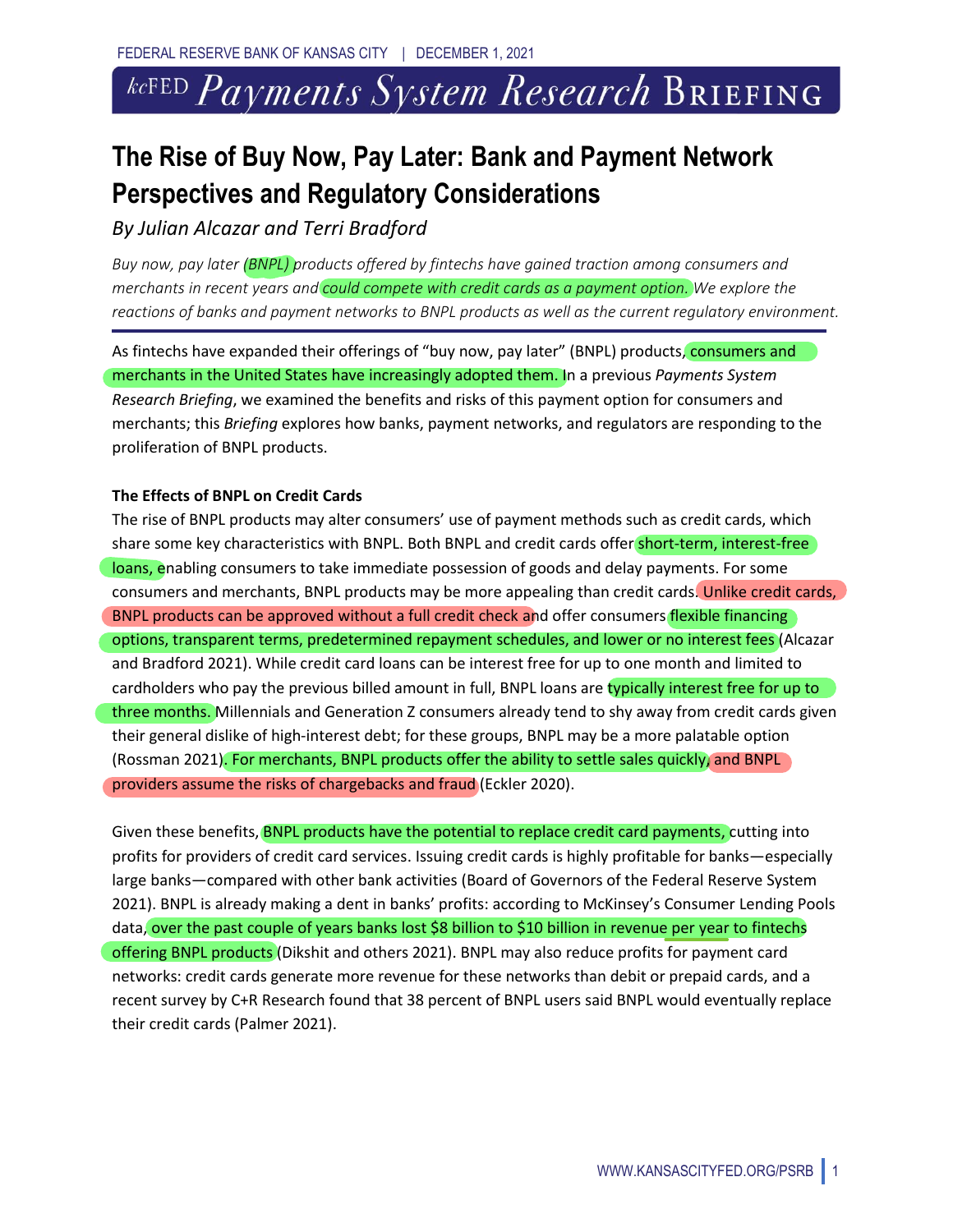#### **Banks' and Payment Networks' Reactions to BNPL**

Incumbent players in the U.S. payment industry have started to respond to the risk of losing credit card profits to BNPL products. These reactions take various forms, from partnering with BNPL providers to acquiring them to competing with them.

Some banks partner with BNPL providers to underwrite loans<mark>. Cross River Bank,</mark> for example, has originated the majority of loans facilitated through Affirm's BNPL platform (Affirm 2021). Partnership may be advantageous for banks that have difficulty originating unsecured loans themselves due to costly customer acquisition and cumbersome loan applications. Partnering with BNPL firms streamlines this process. Moreover, BNPL firms often purchase loans after origination, providing banks liquidity and revenue. 1 wri<del>te l</del>oa<br>Affirm's<br>v original

Some banks and merchant payment processors also partner with BNPL firms to enable merchants to offer BNPL payment options. For example, First National Bank of Omaha recently rolled out a BNPL offering to merchants by partnering with Skeps, a provider of a BNPL lending product, and EXL, an operations management and analytics firm (PYMNTS 2021). In addition, in October 2021, merchant payment processor Stripe announced a partnership with fintech Klarna. Any merchant currently using Stripe as its payment processor can now offer its customers Klarna's installment loan options (Stripe 2021).

Other incumbents have reacted to BNPL products by attempting to acquire them. In August 2021, Square, a mobile wallet provider and merchant payment processor, announced its intention to acquire Afterpay (Square 2021). Square offers Cash App, a payment wallet app, for its consumer customers, as well as apps and payment processing services for merchants. The acquisition would enable even the smallest of Square's merchant customers to offer BNPL at checkout and enable Cash App customers to discover merchants that offer BNPL directly within the app. Furthermore, Afterpay's consumer customers would be able to manage their installment payments directly in Cash App (Square 2021). acts by attempting to acquire them. In August 2021,<br>t payment processor, announced its intention to acquire<br>p, a payment wallet app, for its consumer customers, a<br>for merchants. The acquisition would enable even the<br>ffer B

Still other incumbent players have reacted to BNPL products by competing with them, offering BNPL options or installment loans within their existing infrastructure. For example, PayPal, a mobile/digital wallet provider and merchant payment processor, has reinvigorated its deferred interest product and introduced an installment loan product called "Pay in 4" (PayPal 2021). Pay in 4 has the same features as a typical BNPL product: four equal, interest-free installments, with the first repayment at the time of purchase and the remaining three repayments every two weeks following. options

Card networks such as Mastercard and Visa are also competing by developing BNPL options that keep transactions on their networks. Mastercard's BNPL option is available to banks, lenders, fintech firms, and digital wallet providers that accept Mastercard payments (Zacks Equity Research 2021). Consumers access Mastercard's BNPL options through their lender's mobile banking or digital wallet app, or apply and receive BNPL loan approval during checkout; thus, consumers can use BNPL at any merchant that accepts Mastercard. Similar to other BNPL products, the merchant is typically charged a fee while the customer has access to interest-free installments. Visa also offers BNPL through an application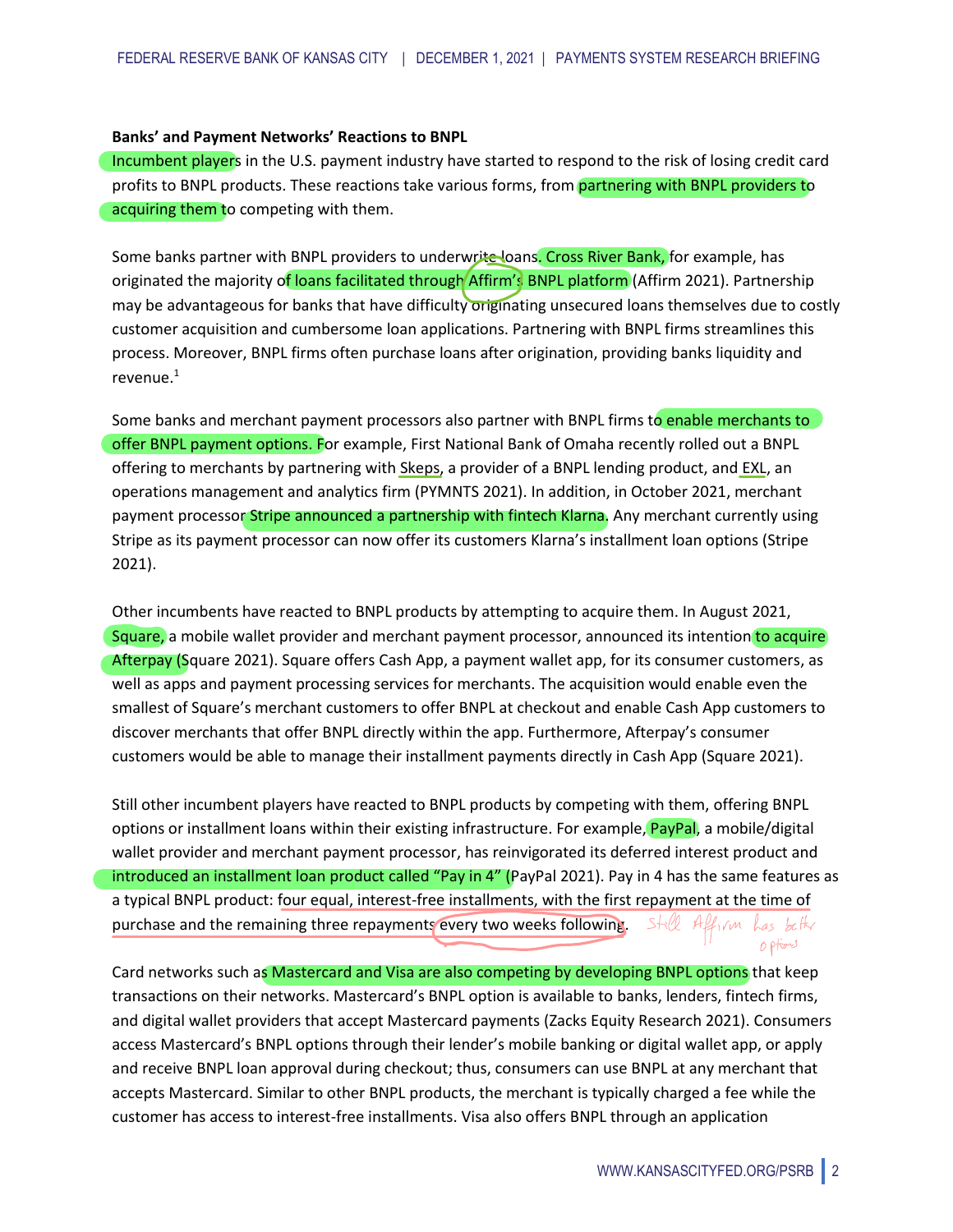programming interface that enables card issuers to create installment plans and merchants to display eligible installment plans and costs that cardholders can choose from during checkout (Visa 2021). With Visa's solution, the card issuer maintains cardholder loyalty and collects cardholder fees, and the merchant payment processor enhances its offerings to the merchant.

Some credit card issuing banks are also competing by creating their own BNPL products.<sup>2</sup> For example, Citi and J.P. Morgan Chase have launched new products Citi Flex Pay and My Chase Plan, respectively, which let their credit card customers pay off purchases through fixed payments.<sup>3</sup> With these products, the card-issuing bank identifies purchases of at least \$100 that their cardholder has already made and makes them eligible for repayment in equal installments ranging from three to 48 months. Cardholders who accept these offers pay either a monthly fee based on the annual percentage rate or an interest rate based on the purchase amount and repayment duration. Whether these "post-purchase" installment loans will attract consumers remains to be seen. Because these products are associated with credit cards, even short-term loans (such as a three-month loan) are not interest free, lacking the attractive feature of short-term BNPL products. N<br>P<br>I<br>I<br>C<br>I<br>C<br>C<br>C

#### **International and Domestic Regulators' Reactions to BNPL**

As BNPL offerings expand, they face greater scrutiny. In the United Kingdom and Australia, for example, regulators have already begun taking steps to regulate the BNPL industry (Dikshit and others 2021). The UK Treasury recently published a consultation exploring policy options for regulating the BNPL industry (HM Treasury 2021). The consultation broadly focuses on consumer outcomes, access to dispute resolution, and the fees BNPL providers charge merchants. The Reserve Bank of Australia recently concluded that it would be in the public's interest to remove no-surcharge rules in BNPL arrangements, thereby enabling merchants to pass their cost of accepting BNPL transactions onto customers that use BNPL (Reserve Bank of Australia 2021). Although regulators in Australia have taken no direct action regarding consumer concerns, the industry association including the largest BNPL firms has issued a code of practices to self-regulate the BNPL industry (AFIA 2021).

In the United States, the potential consumer risks of BNPL have led to calls for regulatory attention at the state and federal levels. For example, the California Department of Financial Protection and Innovation settled lawsuits with ViaBill, Sezzle, QuadPay (now Zip), Klarna, and Afterpay, which resulted in nearly \$1.9 million in refunds to California consumers (California Department of Business Oversight 2020). 4At the federal level, regulators are assessing the extent to which BNPL products may be covered by existing consumer protection laws (U.S. House of Representatives 2021). (See the appendix for existing statutes that may be relevant to BNPL products.) In addition, the Consumer Financial Protection Bureau (CFPB) is encouraging BNPL users to be informed about risks and their consumer protection rights (Akeredolu and others 2021). Congress has also taken notice. In November 2021, the House Financial Services Committee Financial Technology Task Force held a hearing that explored the growth, risks, and potential benefits associated with fintech cash flow products such as BNPL (U.S. House of Representatives 2021). tial consumer risks of BNPL have led to calls for regulator<br>or example, the California Department of Financial Protect<br>h ViaBill, Sezzle, QuadPay (now Zip), Klarna, and Afterpay<br>is to California consumers (California Depar

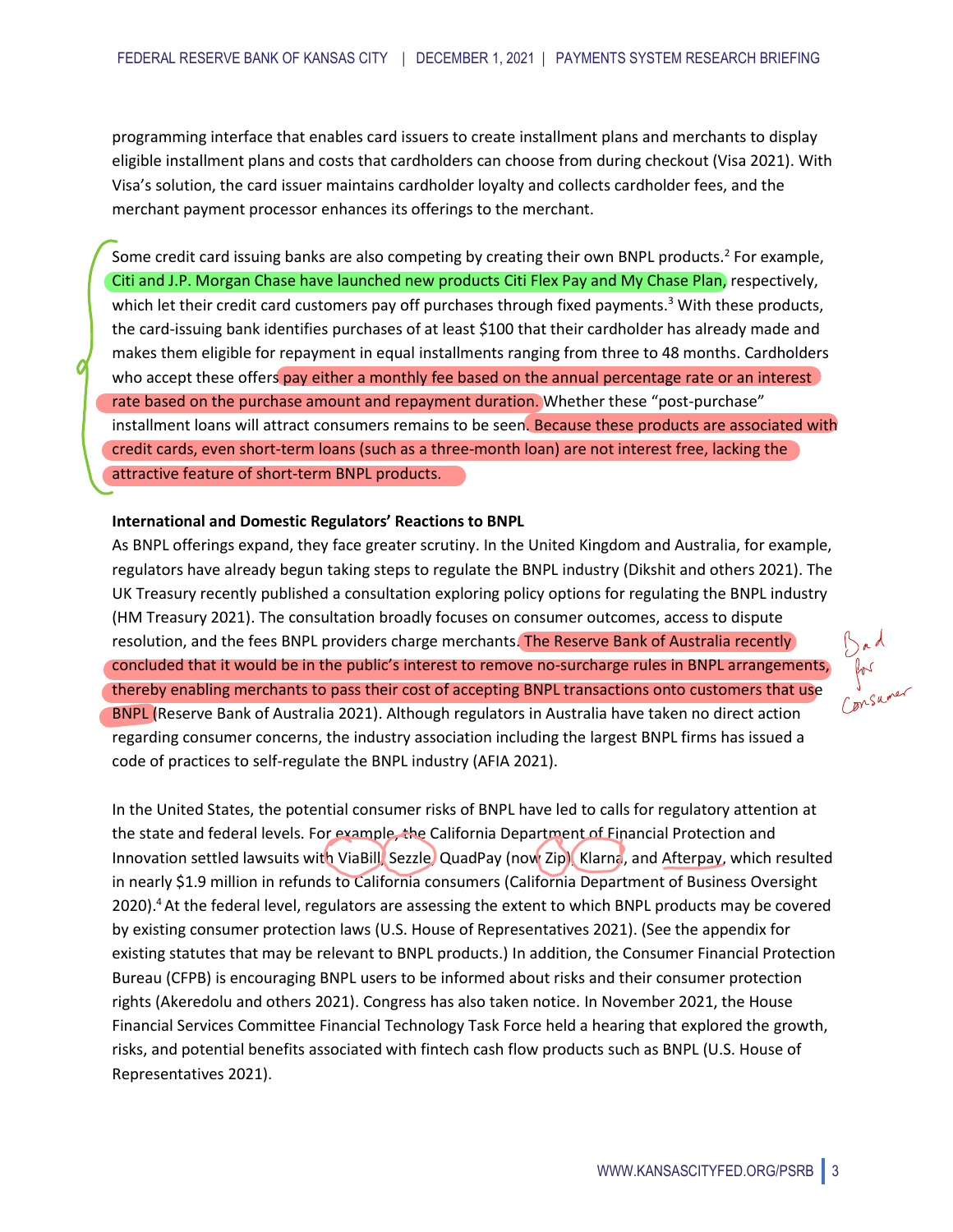Although most of the domestic focus on BNPL is on emerging consumer issues, existing regulation may apply to the provision of these services as well. Incumbents must consider risk mitigation and responsible lending, for example, as they get involved in BNPL arrangements (Board of Governors of the Federal Reserve System and others 2020).

## **Conclusion**

The number of BNPL providers is increasing, and consumers and merchants appear to be readily adopting the products they offer. Banks and payment networks have reacted by engaging with, acquiring, and competing with BNPL providers. Internationally, regulators have reacted by beginning to implement guardrails. Domestically, as BNPL adoption grows, the calls for regulation of BNPL products may persist. We will continue to monitor the growth of the BNPL market and any regulatory developments.

| Statute                                                     | Summary                                                                                                                                                                                                                                                                                                                                                                                                                                                               |
|-------------------------------------------------------------|-----------------------------------------------------------------------------------------------------------------------------------------------------------------------------------------------------------------------------------------------------------------------------------------------------------------------------------------------------------------------------------------------------------------------------------------------------------------------|
| <b>Equal Credit Opportunity Act</b><br>(ECOA), Regulation B | Creditors may not discriminate against an applicant in any aspect<br>of a credit transaction based on (1) race, color, religion, national<br>origin, sex, marital status, or age; (2) the fact that all or part of an<br>applicant's income derives from a public assistance program; or<br>(3) the fact that an applicant has in good faith exercised any right<br>under the Consumer Credit Protection Act (CFPB 2013).                                             |
| <b>Fair Credit Reporting Act</b><br>(FCRA)                  | FCRA promotes the accuracy, fairness, and privacy of information<br>in the files of consumer reporting agencies such as credit bureaus,<br>medical information companies, and agencies that screen check-<br>writing histories or rental history records (FTC 2018).                                                                                                                                                                                                  |
| Gramm-Leach-Bliley Act<br>(GLBA)                            | GLBA "provides a framework for regulating data privacy and<br>security practices in the financial services industry." The<br>framework emphasizes "(1) privacy standards that impose<br>disclosure limitations on financial institutions concerning<br>consumers' information and (2) security standards that require<br>institutions to implement certain practices to safeguard the<br>information from unauthorized access, use, and disclosure" (CRS<br>$2019$ ). |

**Appendix Table A-1: Existing Statutes That May Be Relevant to BNPL Products**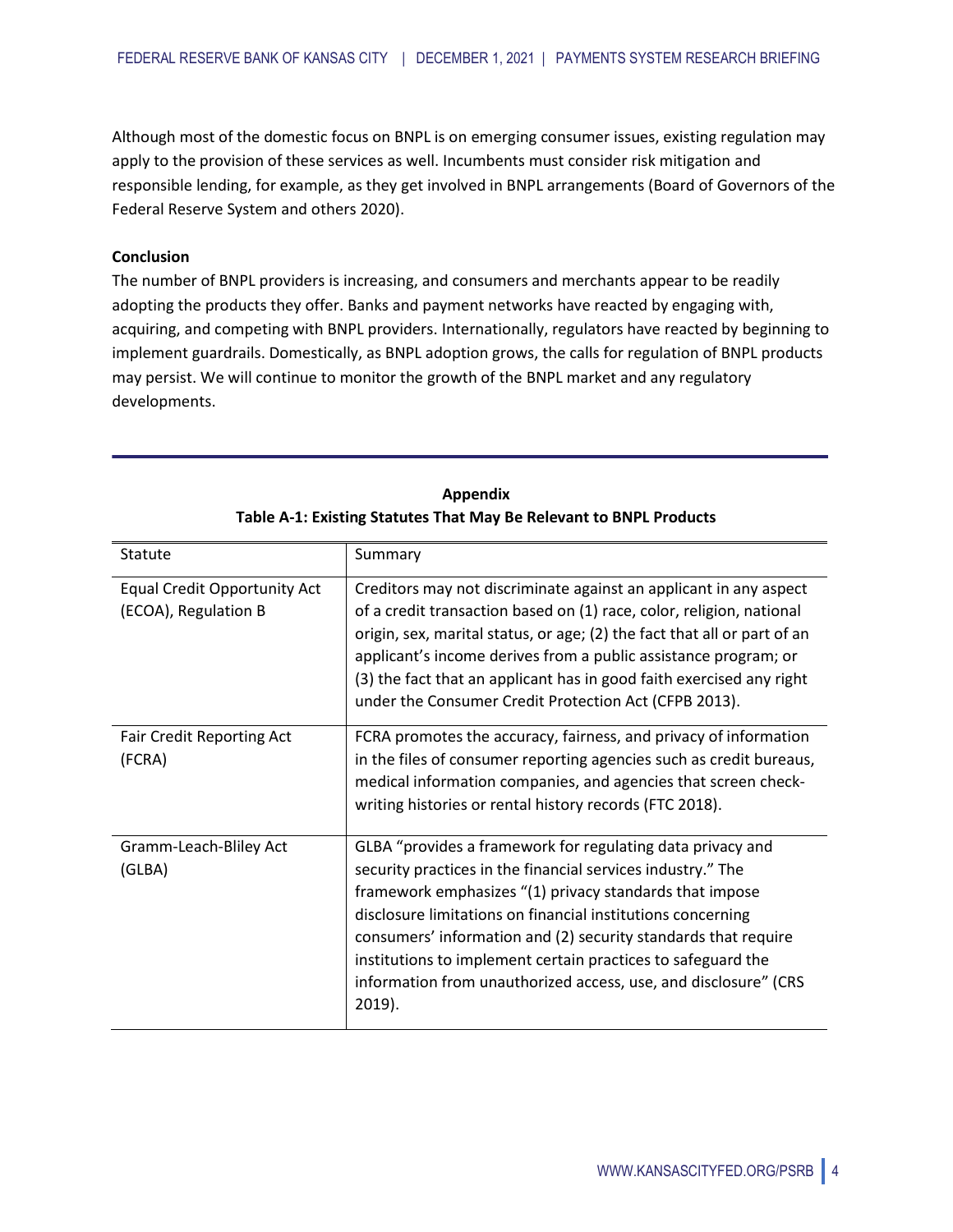| Truth in Lending Act (TILA),   | Concerning open-ended credit, Regulation Z contains rules on          |
|--------------------------------|-----------------------------------------------------------------------|
| Regulation Z                   | account-opening disclosures and periodic statements, and sets         |
|                                | forth special rules that apply to credit card transactions,           |
|                                | treatment of payments and credit balances, procedures for             |
|                                | resolving credit billing errors, annual percentage rate calculations, |
|                                | and advertising. Regulation Z also includes rules that apply to       |
|                                | credit and charge card application and solicitation disclosures.      |
|                                | Institutions must comply with all requirements of Regulation Z,       |
|                                | including when disclosing any fees or charges for debt cancellation   |
|                                | and debt suspension plans (CFPB 2021).                                |
| Unfair, Deceptive, or Abusive  | It is unlawful for any provider of consumer financial products or     |
| Acts and Practices (UDAAP)     | services or a service provider to engage in any unfair, deceptive,    |
| under Section 1036 of the      | or abusive act or practice (CFPB 2012).                               |
| Dodd-Frank Act                 |                                                                       |
|                                |                                                                       |
| Unfair or Deceptive Acts and   | UDAP prohibits "unfair or deceptive acts or practices in or           |
| Practices (UDAP) under Section | affecting commerce." This prohibition applies to all persons          |
| 5 of the Federal Trade         | engaged in commerce, including banks (FTC 2016).                      |
| Commission (FTC) Act           |                                                                       |
|                                |                                                                       |

#### **Endnotes**

<sup>1</sup> The repurchase of loans will cap the potential gains banks can earn, as the fee is often a small percentage of the total origination.

<sup>2</sup>Banks generally leverage payment card networks' BNPL application programming interfaces when offering BNPL products to their own card customers.

<sup>3</sup> Citi Flex Pay also enables qualifying cardholders to choose a Flex Pay plan at Amazon.com right at checkout for a minimum \$75 purchase.

<sup>4</sup> The \$1.9 million settlement reflects refunds of all fees collected by these BNPL firms: Sezzle (\$282,000), QuadPay (now Zip) (\$685,561), Klarna (\$6,929.82), and Afterpay (\$905,362.78). ViaBill settled its lawsuit with no required refunds.

# **References**

Affirm. 2021. "Annual Report on Form 10-K." September 17.

- AFIA (Australian Finance Industry Association). 2021. "Buy Now Pay Later Code of Practice: Version 1." March 1.
- Akeredolu, Nelson, Andrew Braden, Joshua Friedman, and Laura Udis. 2021. "Should You Buy Now and Pay Later?" Consumer Financial Protection Bureau, July 6.
- Alcazar, Julian, and Terri Bradford. 2021. "The Appeal and Proliferation of Buy Now, Pay Later: Consumer and Merchant Perspectives." Federal Reserve Bank of Kansas City, *Payments System Research Briefing*, November 10.